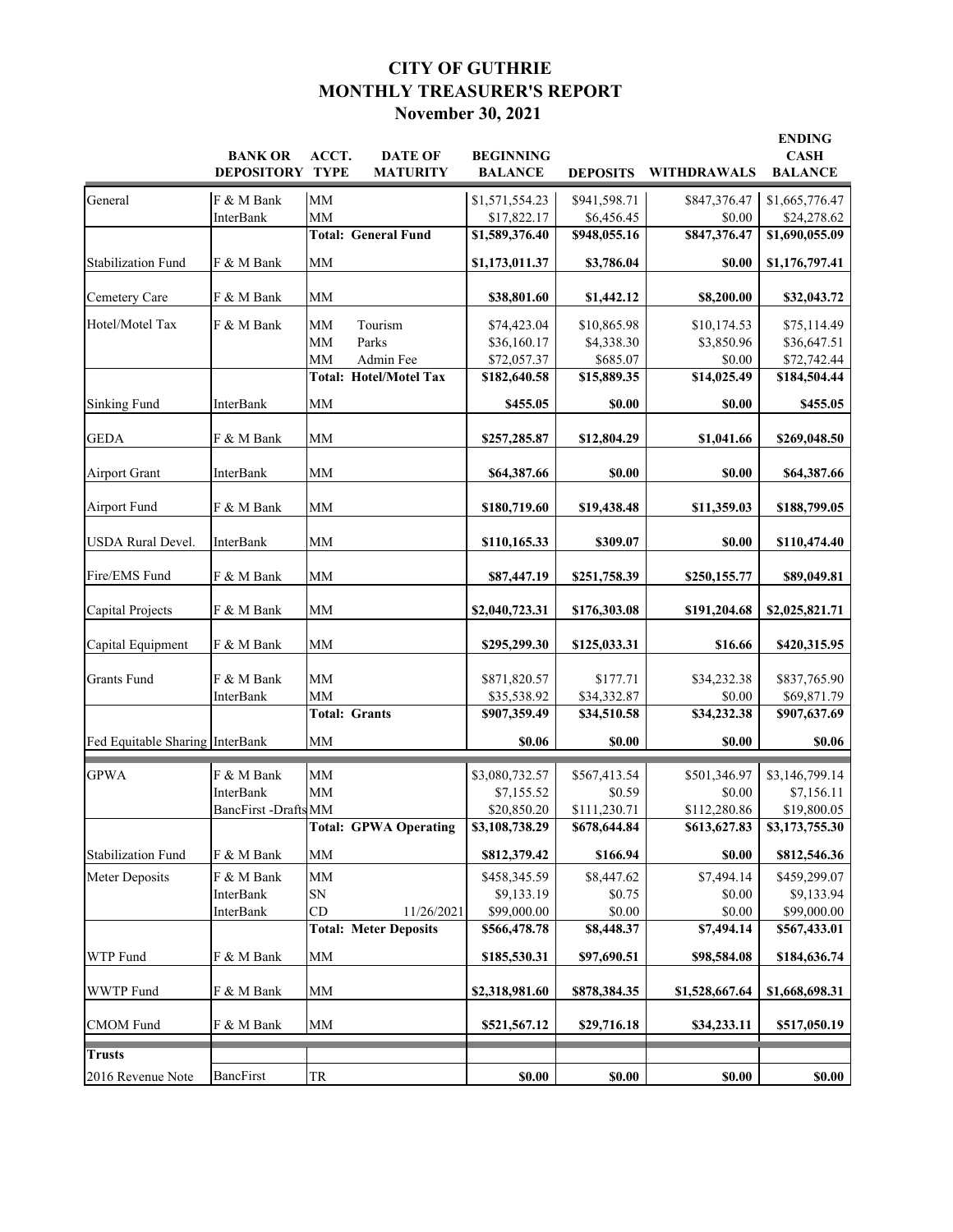## **GENERAL FUND**

## **STATEMENT OF ESTIMATE - ACTUAL REVENUES**

| <b>Nov-21</b>                         | 16.67%                            |                |                                |                       |                     |                 |                      |
|---------------------------------------|-----------------------------------|----------------|--------------------------------|-----------------------|---------------------|-----------------|----------------------|
|                                       |                                   |                | <b>Current</b><br><b>Month</b> |                       |                     | <b>Percent</b>  | <b>Percent Total</b> |
| <b>Revenue Source</b>                 | <b>Annual Budget YTD Estimate</b> |                | <b>Collected</b>               | <b>YTD Actual</b>     | <b>YTD Variance</b> | <b>Variance</b> | <b>Collected</b>     |
|                                       |                                   |                |                                |                       |                     |                 |                      |
| <b>Sales Tax Revenue</b>              | \$6,244,317                       | \$1,040,720    | \$508,630                      | \$1,050,037           | 9,317               | 0.90%           | 16.82%               |
| Capital Improvement Sales Tax         | \$1,561,079                       | \$260,180      | \$127,157                      | $\overline{$262,509}$ | 2,329               | 0.90%           | 16.82%               |
| Use Tax                               | \$1,103,369                       | \$183,895      | \$88,831                       | \$174,018             | (9, 877)            | $-5.37%$        | 15.77%               |
| Cigarette Tax Revenue                 | \$65,000                          | \$10,833       | \$5,984                        | \$11,044              | 211                 | 1.94%           | 16.99%               |
| <b>Franchise Taxes</b>                | \$496,000                         | \$82,667       | \$51,975                       | \$93,355              | 10,689              | 12.93%          | 18.82%               |
| <b>Licenses &amp; Permits</b>         | \$156,250                         | \$26,042       | \$8,529                        | \$24,967              | (1,075)             | $-4.13%$        | 15.98%               |
| Com. Vehicle Tax                      | \$82,000                          | \$13,667       | \$6,796                        | \$13,581              | (85)                | $-0.62%$        | 16.56%               |
| <b>Gas Excise Tax</b>                 | \$23,000                          | \$3,833        | \$1,749                        | \$3,526               | (307)               | $-8.02%$        | 15.33%               |
| Alcoholic Beverage Tax                | \$170,000                         | \$28,333       | \$14,407                       | \$32,916              | 4,582               | 16.17%          | 19.36%               |
| Rents & Royalties                     | \$23,000                          | \$3,833        | \$2,126                        | \$3,894               | 61                  | 1.59%           | 16.93%               |
| <b>Cemetery Revenue</b>               | \$82,300                          | \$13,717       | \$10,161                       | $\overline{$}20,359$  | 6,642               | 48.43%          | 24.74%               |
| <b>Court Fines/Forfeiture</b>         | \$252,500                         | \$42,083       | \$10,874                       | \$24,876              | (17, 207)           | -40.89%         | 9.85%                |
| Interest                              | \$11,000                          | \$1,833        | \$536                          | \$1,056               | (778)               | $-42.42%$       | 9.60%                |
| <b>Library Fines, Fees, Donations</b> | \$9,000                           | \$1,500        | \$950                          | \$1,769               | 269                 | 17.95%          | 19.66%               |
| Lake Fees/Permits/Store               | \$45,000                          | \$7,500        | \$830                          | \$2,140               | (5,360)             | $-71.47%$       | 4.75%                |
| <b>School Resource Officer</b>        | \$85,889                          | \$14,315       | \$0                            | \$0                   | (14, 315)           | 0.00%           | 0.00%                |
| Reimb Rev/Misc. Income                | \$180,000                         | \$30,000       | \$49,301                       | \$53,018              | 23,018              | 76.73%          | 29.45%               |
| Planning/Bd of Adjustments            | \$5,000                           | \$833          | \$600                          | \$950                 | 117                 | 14.00%          | 19.00%               |
| Oil/Gas Inspect/Leases                | \$14,000                          | \$2,333        | \$0                            | \$0                   | (2, 333)            | $-100.00\%$     | 0.00%                |
| <b>Weed Abatement</b>                 | \$25,000                          | \$4,167        | $\overline{50}$                | \$7,159               | 2,992               | 71.82%          | 28.64%               |
| <b>Subtotal</b>                       | \$10,633,704                      | \$1,772,284    | \$889,437                      | $\sqrt{1,781,174}$    | \$8,890             | 0.50%           | 16.75%               |
| <b>Transfer from GPWA</b>             | \$8,000,397                       | \$1,333,399.50 | \$643,704                      | \$1,324,629           | (8,770)             | $-0.66%$        | 16.56%               |
| <b>Transfer from Grant Fund</b>       | \$227,000                         | \$37,833.33    | \$30,431                       | \$30,431              | (7, 402)            | $-19.57%$       | 13.41%               |
| <b>Budgeted Fund Balance</b>          | \$0                               | \$0            | \$0                            | \$0                   | 0                   | 0.00%           | 0.00%                |
| <b>TOTALS</b>                         | \$18,861,101                      | \$3,143,517    | \$1,563,572                    | \$3,136,235           | (7, 282)            | $-0.23%$        | 16.63%               |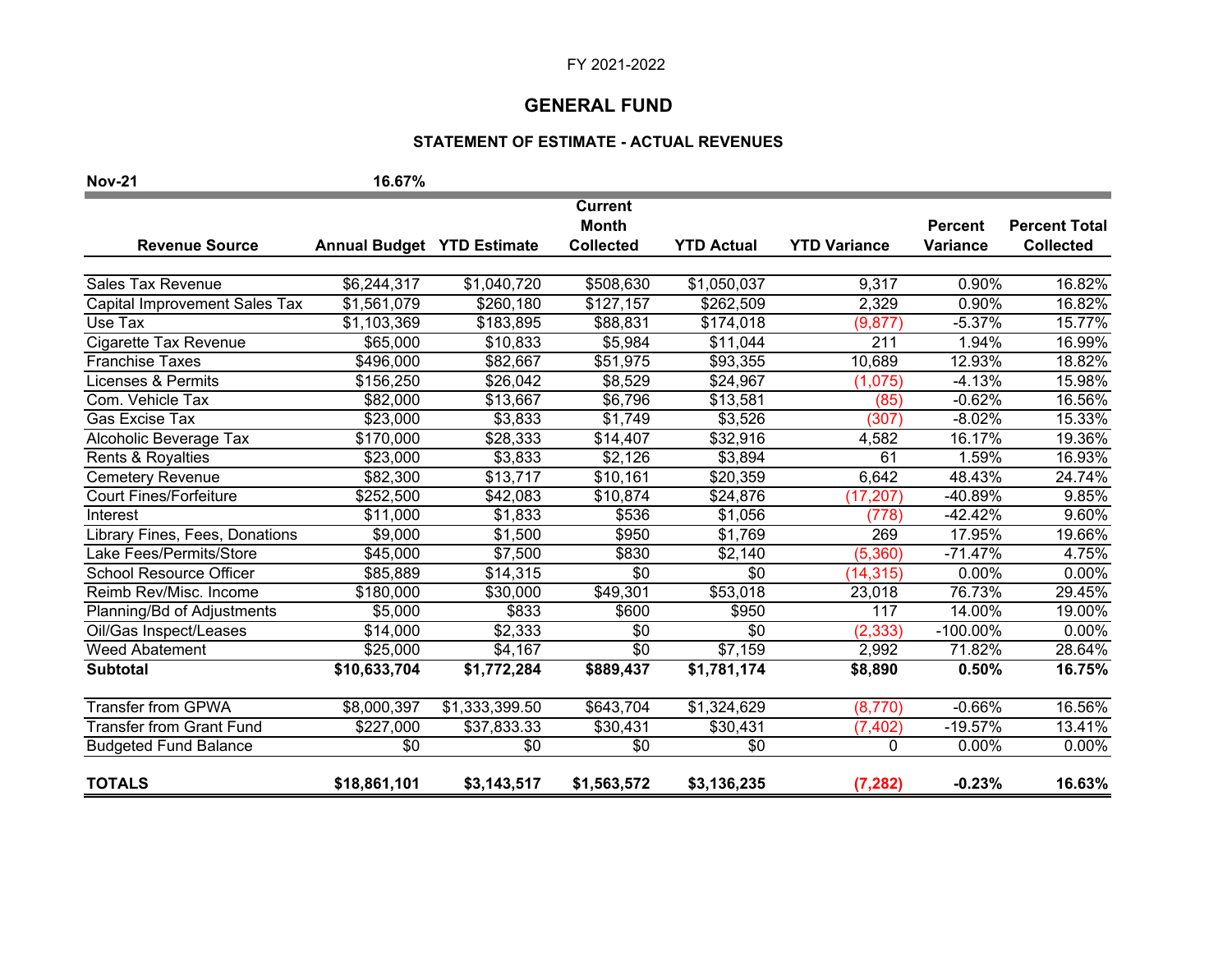## **GENERAL FUND**

#### **DEPARTMENT EXPENDITURE SUMMARY**

**Nov-21 16.67%** 

|                                    |                      |                     | <b>Current Month</b> |             |                   | $%$ of        | Remaining     |
|------------------------------------|----------------------|---------------------|----------------------|-------------|-------------------|---------------|---------------|
| <b>Department</b>                  | <b>Annual Budget</b> | <b>YTD Estimate</b> | <b>Expend</b>        | % of Budget | <b>YTD Expend</b> | <b>Budget</b> | <b>Budget</b> |
|                                    |                      |                     |                      |             |                   |               |               |
| <b>General Government</b>          | \$1,010,367          | \$168,395           | \$65,752             | 6.51%       | \$188,167         | 18.62%        | \$822,200     |
| Administration                     | \$472,172            | \$78,695            | \$26,944             | 5.71%       | \$63,894          | 13.53%        | \$408,278     |
| Finance                            | \$154,758            | \$25,793            | \$11,767             | 7.60%       | \$23,484          | 15.17%        | \$131,274     |
| Planning                           | \$364,996            | \$60,833            | \$30,884             | 8.46%       | \$49,431          | 13.54%        | \$315,565     |
| Economic Development               | \$191,048            | \$31,841            | \$11,890             | 6.22%       | \$19,794          | 10.36%        | \$171,254     |
| Library                            | \$363,359            | \$60,560            | \$27,917             | 7.68%       | \$53,728          | 14.79%        | \$309,631     |
| Police                             | \$3,437,808          | \$572,968           | \$275,581            | 8.02%       | \$545,832         | 15.88%        | \$2,891,976   |
| <b>Street</b>                      | \$716,590            | \$119,432           | \$44,990             | 6.28%       | \$71,290          | 9.95%         | \$645,300     |
| Vehicle Maintenance                | \$185,896            | \$30,983            | \$8,996              | 4.84%       | \$17,092          | 9.19%         | \$168,804     |
| Parks & Public Grounds             | \$641,221            | \$106,870           | \$47,112             | 7.35%       | \$92,021          | 14.35%        | \$549,200     |
| Swimming Pool                      | \$20,500             | \$3,417             | \$0                  | 0.00%       | \$0               | 0.00%         | \$20,500      |
| Transfer to GPWA Fund              | \$7,805,397          | \$1,300,900         | \$635,787            | 8.15%       | \$1,312,546       | 16.82%        | \$6,492,851   |
| Transfer to CIP Sales Tax          | \$1,561,079          | \$260,180           | \$127,157            | 8.15%       | \$262,509         | 16.82%        | \$1,298,570   |
| <b>Transfer to Fire/EMS Fund</b>   | \$1,615,690          | \$269,282           | \$134,641            | 8.33%       | \$269,282         | 16.67%        | \$1,346,408   |
| <b>Transfer to Capital Project</b> | \$14,400             | \$2,400             | \$1,200              | 8.33%       | \$2,400           | 16.67%        | \$12,000      |
| <b>Transfer to Airport Fund</b>    | \$73,978             | \$12,330            | \$6,165              | 8.33%       | \$12,330          | 16.67%        | \$61,648      |
| Transfer to Hotel/Motel Fund       | \$26,257             | \$4,376             | \$2,188              | 8.33%       | \$4,376           | 16.67%        | \$21,881      |
| Transfer to Stabilization Fund     | \$200,000            | \$33,333            | \$0                  | 0.00%       | \$0               | 0.00%         | \$200,000     |
|                                    |                      |                     |                      |             |                   |               |               |
| <b>TOTALS</b>                      | \$18,855,516         | \$3,142,586         | \$1,458,972          | 7.74%       | \$2,988,176       | 15.85%        | \$15,867,340  |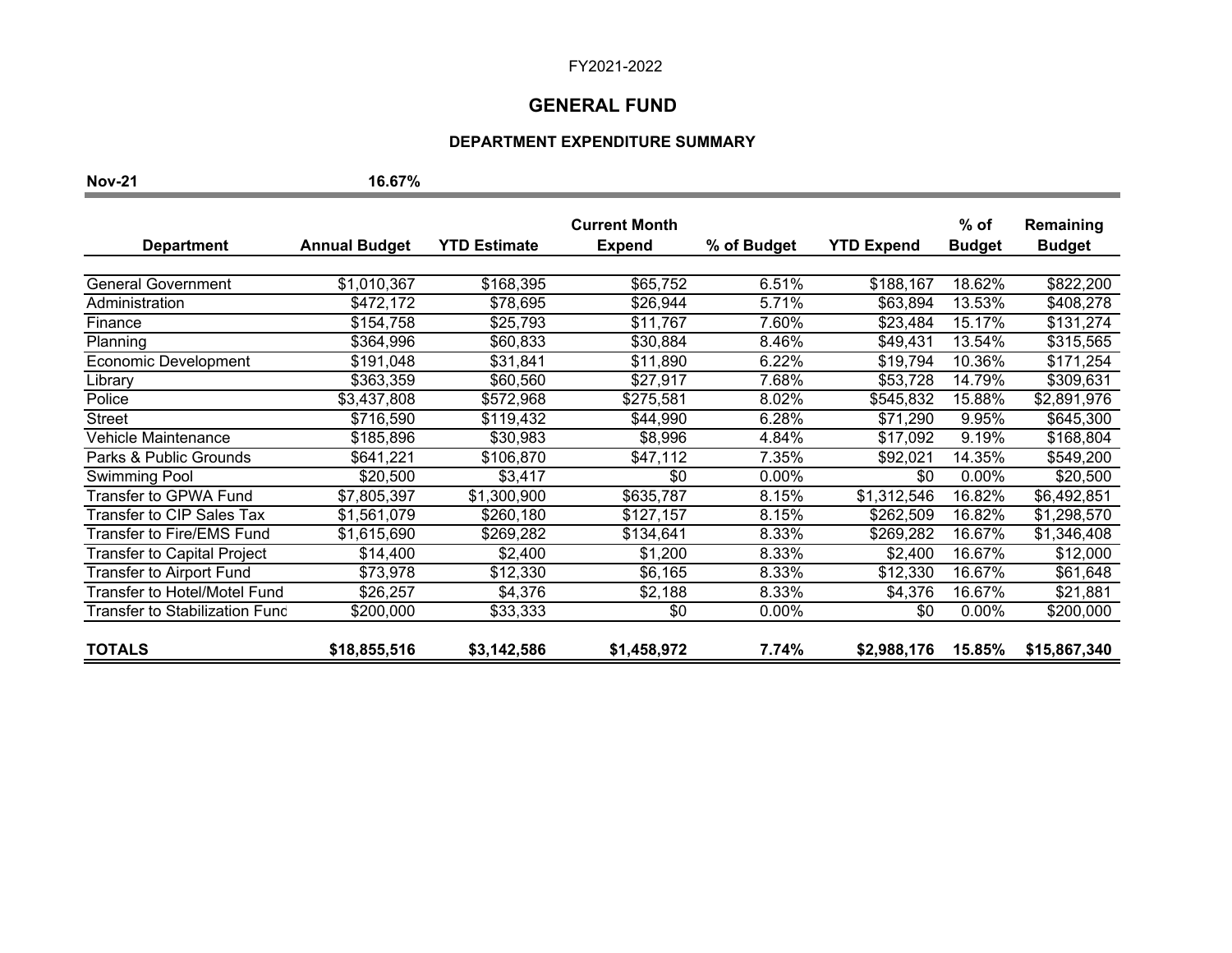### **GUTHRIE PUBLIC WORKS AUTHORITY**

### **STATEMENT OF ESTIMATE - ACTUAL REVENUES**

**Nov-21 16.67%** 

**Revenue Source Annual Budget YTD Estimate Current Month Collected YTD Actual YTD Variance Percent Variance Percent Total Collected** Water \$3,118,130 \$513,244 \$243,844 \$518,729 \$5,485 1.07% 16.64% Sewer \$1,412,226 \$235,371 \$120,986 \$240,135 \$4,764 2.02% 17.00% Sanitation \$1,527,293 \$254,549 \$118,966 \$236,553 (\$17,996) -7.07% 15.49% Convenience Center  $$120,000$   $$20,000$   $$6,179$   $$14,875$   $($5,125)$   $-25.63\%$  12.40% Interest \$8,000 \$1,333 \$641 \$1,284 (\$49) -3.70% 16.05% Rents & Royalties **81,439** \$3,500 \$583 \$250 \$1,100 \$517 \$8.57% 31.43% Transfer-Other Funds \$7,810,397 \$1,301,733 \$635,787 \$1,312,546 \$10,813 0.83% 16.81% Miscellaneous \$34,500 \$5,750 \$3,319 \$6,232 \$482 8.38% 18.06% Late Charges \$50,000 \$8,333 \$4,260 \$8,220 (\$113) -1.36% 16.44% Extension Charges **\$5,500** \$917 \$260 \$555 (\$362) -39.45% 10.09% Service Initiation **517,500** \$2,917 \$2,350 \$3,675 \$758 26.00% 21.00% **Subtotal \$14,107,046 \$2,344,730 \$1,136,842 \$2,343,903 (\$827) -0.04% 16.62%** Budgeted Fund Balance  $$1,018,328$   $$169,721.33$   $$0$   $$0$   $$169,721.33$   $$0.00\%$   $$0.00\%$ **TOTALS \$15,125,374 \$2,514,452 \$1,136,842 \$2,343,903 \$168,894 6.72% 15.50%**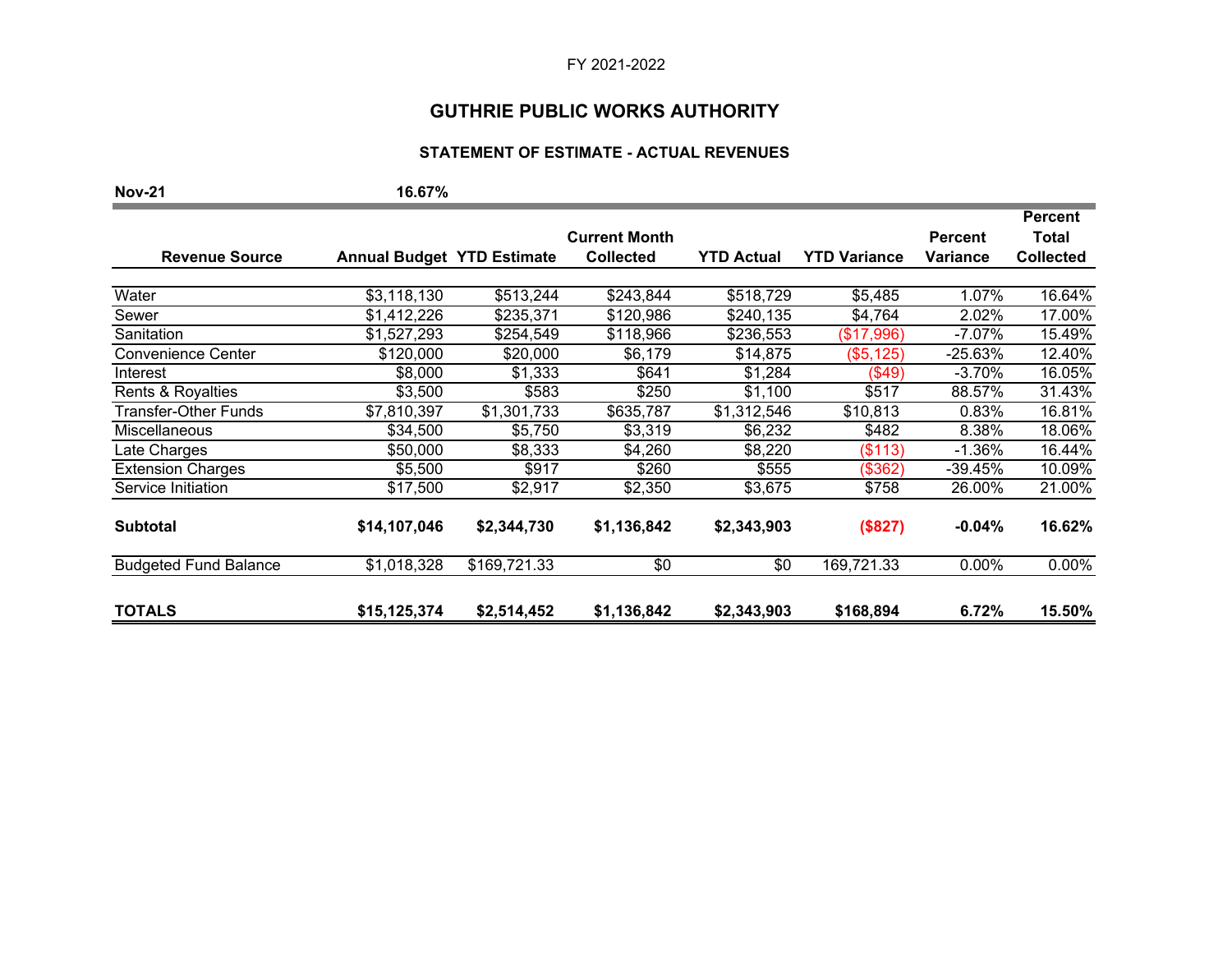# **GUTHRIE PUBLIC WORKS DEPARTMENT**

### **DEPARTMENT EXPENDITURE SUMMARY**

**Nov-21 16.67%** 

| <b>Department</b>          | <b>Annual Budget YTD Estimate</b> |             | <b>Current Month</b><br><b>Expend</b> | % of Budget | <b>YTD Expend</b> | % of Budget | Remaining<br><b>Budget</b> |
|----------------------------|-----------------------------------|-------------|---------------------------------------|-------------|-------------------|-------------|----------------------------|
|                            |                                   |             |                                       |             |                   |             |                            |
| <b>General Government</b>  | \$668,981                         | \$111.497   | \$16,867                              | 2.52%       | \$116,719         | 17.45%      | \$552,262                  |
| Administration             | \$391,524                         | \$65,254    | \$34,177                              | 8.73%       | \$67,925          | 17.35%      | \$323,599                  |
| <b>Water Plant</b>         | \$796,771                         | \$132,795   | \$125,877                             | 15.80%      | \$155,293         | 19.49%      | \$641,478                  |
| <b>Wastewater Plant</b>    | \$679.932                         | \$113,322   | \$20.786                              | 3.06%       | \$30.769          | 4.53%       | \$649,163                  |
| Convenience Center         | \$158,910                         | \$26,485    | \$14,295                              | 9.00%       | \$26,184          | 16.48%      | \$132,726                  |
| Line Maintenance           | \$684,683                         | \$114,114   | \$39,286                              | 5.74%       | \$70,095          | 10.24%      | \$614,588                  |
| <b>Sanitation Contract</b> | \$1,040,400                       | \$173,400   | \$87,555                              | 8.42%       | \$174,498         | 16.77%      | \$865,902                  |
| Transfer-General Fund      | \$7,805,397                       | \$1,300,900 | \$635,787                             | 8.15%       | \$1,312,546       | 16.82%      | \$6,492,851                |
| Transfer-General Fund      | \$195,000                         | \$32,500    | \$7,917                               | 4.06%       | \$12,083          | 6.20%       | \$182,917                  |
| Transfer-GEDA              | \$105,000                         | \$17,500    | \$8.750                               | $0.00\%$    | \$17,500          | 0.00%       | \$87,500                   |
| Transfer-Capital Project   | \$333,573                         | \$55,596    | \$27,798                              | 8.33%       | \$55,596          | 16.67%      | \$277,978                  |
| Transfer-Cap Equip         | \$150,000                         | \$25,000    | \$0                                   | $0.00\%$    | \$0               | 0.00%       | \$150,000                  |
| <b>Transfer-Grant Fund</b> | \$585,650                         | \$97,608    | \$0                                   | 0.00%       | \$0               | $0.00\%$    | \$585,650                  |
| Transfer-WTP Fund          | \$798,000                         | \$133,000   | \$66,500                              | 8.33%       | \$133,000         | 16.67%      | \$665,000                  |
| Transfer-WWTP Fund         | \$350,000                         | \$58,333    | \$29,167                              | 8.33%       | \$58,333          | 16.67%      | \$291,667                  |
| Transfer-Fire Fund         | \$100,000                         | \$16,667    | \$0                                   | $0.00\%$    | \$0               | $0.00\%$    | \$100,000                  |
| Transfer-Stabilization     | \$0                               | \$0         | \$0                                   | $0.00\%$    | \$0               | $0.00\%$    | \$0                        |
| <b>TOTALS</b>              | \$14,843,821                      | \$2,473,970 | \$1,114,761                           | 7.51%       | \$2,230,542       | 15.03%      | \$12,613,279               |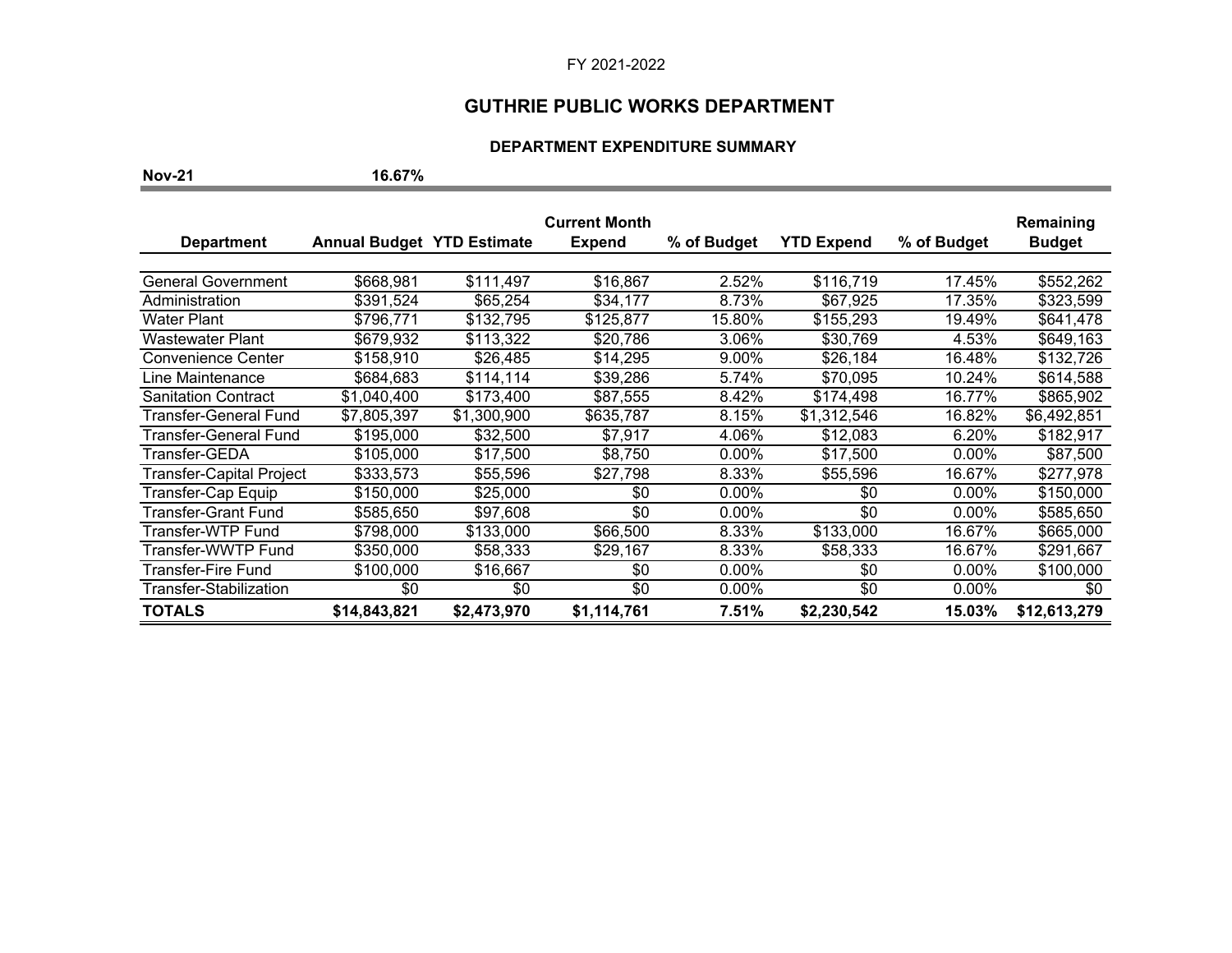## **FIRE/EMS FUND**

## **STATEMENT OF ESTIMATE - ACTUAL REVENUES & EXPENDITURES**

#### **REVENUE SUMMARY**

| <b>Nov-21</b>                     | 16.67%               |                     |                                |                   |                     |                 |                      |
|-----------------------------------|----------------------|---------------------|--------------------------------|-------------------|---------------------|-----------------|----------------------|
|                                   |                      |                     | <b>Current</b><br><b>Month</b> |                   |                     | <b>Percent</b>  | <b>Percent Total</b> |
| <b>Revenue Source</b>             | <b>Annual Budget</b> | <b>YTD Estimate</b> | <b>Collected</b>               | <b>YTD Actual</b> | <b>YTD Variance</b> | <b>Variance</b> | <b>Collected</b>     |
| <b>FEMA Reimbursable</b>          | \$0                  | \$0                 | \$0                            | \$0               | \$0                 | 0.00%           | 0.00%                |
| State Grant/Reimbursable          | $\overline{30}$      | $\overline{50}$     | $\overline{50}$                | $\overline{50}$   | $\sqrt{6}$          | 0.00%           | 0.00%                |
| <b>USDA Grant</b>                 | \$0                  | $\overline{50}$     | \$0                            | $\overline{30}$   | \$0                 | 0.00%           | 0.00%                |
| Interest Income                   | \$400                | \$67                | $\sqrt{$22}$                   | \$32              | $($ \$35)           | $-52.23%$       | 7.96%                |
| Miscellaneous Income              | \$65,000             | \$10,833            | \$2,851                        | \$49,832          | \$38,999            | 359.99%         | 76.67%               |
| <b>Ambulance Fees</b>             | \$910,000            | \$151,667           | \$68,193                       | \$158,606         | \$6,939             | 4.58%           | 17.43%               |
| <b>EMS Contract</b>               | \$582,535            | \$97,089            | \$38,700                       | \$77,400          | (\$19,689)          | $-20.28%$       | 13.29%               |
| <b>EMS</b> - Ambulance            | \$42,000             | \$7,000             | \$3,500                        | \$7,000           | \$0                 | 0.00%           | 16.67%               |
| Fire Run Charges                  | \$500                | \$83                | \$30                           | \$60              | (\$23)              | $-28.00%$       | 12.00%               |
| <b>Fire Subscriptions</b>         | \$18,000             | \$3,000             | \$100                          | \$140             | ( \$2,860)          | $-95.32%$       | 0.78%                |
| <b>Subtotal</b>                   | \$1,618,435          | \$269,739           | \$113,396                      | \$293,070         | \$23,331            | 8.65%           | 18.11%               |
| <b>Transfer from General Fund</b> | \$1,615,690          | \$269,282           | \$134,641                      | \$269,282         | (50)                | 0.00%           | 16.67%               |
| <b>Transfer from GPWA</b>         | \$100,000            | \$16,667            | \$0                            | \$0               | (\$16,667)          |                 | 0.00%                |
| <b>Budgeted Fund Balance</b>      | \$0                  | \$0                 | $\overline{50}$                | $\overline{30}$   | 0.00                | 0.00%           | 0.00%                |
| <b>TOTALS</b>                     | \$3,334,125          | \$555,688           | \$248,037                      | \$562,352         | \$6,664             | 1.20%           | 16.87%               |
| <b>EXPENDITURE SUMMARY</b>        |                      |                     |                                |                   |                     |                 |                      |
|                                   |                      |                     | <b>Current</b>                 |                   |                     |                 |                      |
|                                   |                      |                     | <b>Month</b>                   |                   |                     |                 | Remaining            |
| <b>Department</b>                 | <b>Annual Budget</b> | <b>YTD Estimate</b> | <b>Expend</b>                  | % of Budget       | <b>YTD Expend</b>   | % of Budget     | <b>Budget</b>        |
| Fire Suppression                  | \$1,306,248          | \$217,708           | \$102,731                      | 7.86%             | \$210,136           | 16.09%          | \$1,096,112          |
| <b>Emergency Medical (EMS)</b>    | \$1,815,173          | \$302,529           | \$128,640                      | 7.09%             | $\sqrt{242,447}$    | 13.36%          | \$1,572,726          |
| <b>Fire Prevention</b>            | \$202,704            | \$33,784            | \$14,672                       | 7.24%             | \$28,860            | 14.24%          | \$173,844            |
| <b>TOTALS</b>                     | \$3,324,125          | \$554,021           | \$246,043                      | 7.40%             | \$481,443           | 14.48%          | \$2,842,682          |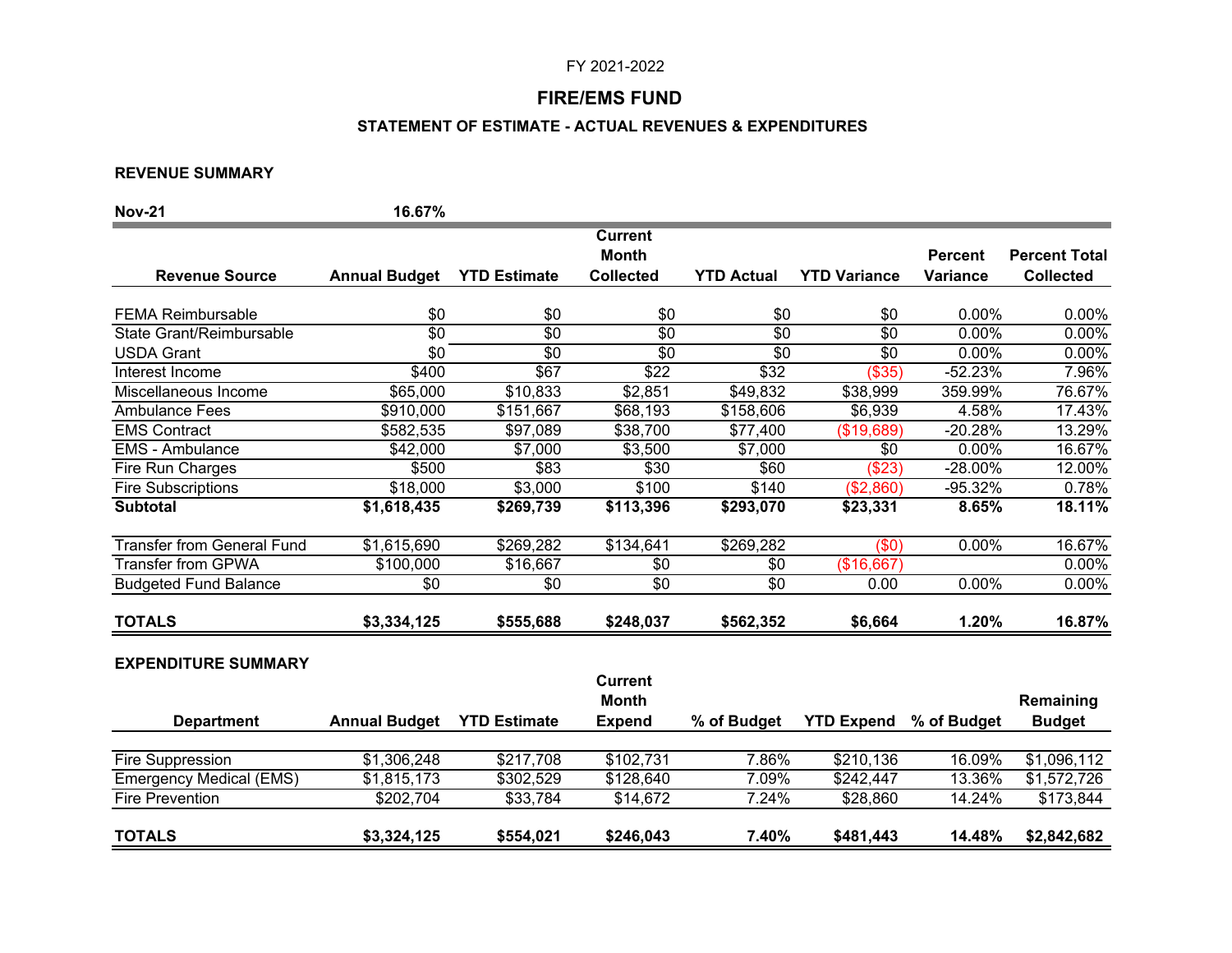## **AIRPORT FUND**

## **STATEMENT OF ESTIMATE - ACTUAL REVENUES & EXPENDITURES**

#### **REVENUE SUMMARY**

| <b>Nov-21</b>                     | 16.67%        |                     |                         |                   |                     |                |                      |
|-----------------------------------|---------------|---------------------|-------------------------|-------------------|---------------------|----------------|----------------------|
|                                   | Annual        |                     | <b>Current</b><br>Month |                   |                     | <b>Percent</b> | <b>Percent Total</b> |
| <b>Revenue Source</b>             | <b>Budget</b> | <b>YTD Estimate</b> | <b>Collected</b>        | <b>YTD Actual</b> | <b>YTD Variance</b> | Variance       | <b>Collected</b>     |
| Interest Income                   | \$500         | \$83                | \$37                    | \$74              | (\$10)              | $-11.74%$      | 14.71%               |
| Miscellaneous Income              | \$3,000       | \$500               | \$0                     | \$0               | (\$500)             | $-100.00\%$    | $0.00\%$             |
| <b>Airport Donations</b>          | \$0           | \$0                 | \$0                     | \$300             | \$300               | $0.00\%$       | $0.00\%$             |
| Lease/Rent, Airport               | \$34,424      | \$5,737             | \$227                   | \$454             | (\$5,284)           | -92.09%        | 1.32%                |
| <b>Airport Fuel</b>               | \$11,121      | \$1,854             | \$1,276                 | \$2,308           | \$455               | 24.54%         | 20.76%               |
| <b>State Grants</b>               | \$1,350       | \$225               | \$0                     | \$0               | (\$225)             | $0.00\%$       | 0.00%                |
| Reimbursement-City of Edmond      | \$118,736     | \$19,789            | \$11,734                | \$31,578          | \$11,789            | 59.57%         | 26.60%               |
| <b>Subtotal</b>                   | \$169,131     | \$28,189            | \$13,274                | \$34,714          | \$6,526             | 23.15%         | 20.52%               |
| <b>Transfer from General Fund</b> | \$73,978      | \$12,330            | \$6,165                 | \$12,330          | \$0                 | $0.00\%$       | 16.67%               |
| Transfer from FAA Grant Fund.     | \$0           | \$0                 | \$0                     | \$0               | \$0                 | $0.00\%$       | #DIV/0!              |
| <b>Budgeted Fund Balance</b>      | \$0           | \$0                 | \$0                     | \$0               | \$0                 | $0.00\%$       | $0.00\%$             |
| <b>TOTALS</b>                     | \$243,109     | \$40,518            | \$19,438                | \$47,044          | \$6,525             | 16.11%         | 19.35%               |

### **EXPENDITURE SUMMARY**

| <b>Department</b><br>Airport Maintenance & Operations | <b>Budget</b><br>\$243.109 | <b>YTD Estimate</b><br>\$40.518 | <b>Expend</b><br>\$11,394 | % of Budget<br>4.69% | <b>YTD Expend</b><br>\$21.977 | % of Budget<br>9.04% | <b>Budget</b><br>\$221,132 |
|-------------------------------------------------------|----------------------------|---------------------------------|---------------------------|----------------------|-------------------------------|----------------------|----------------------------|
| Airport Improvements                                  | \$0                        | \$0                             | \$0                       | $0.00\%$             | \$0                           | $0.00\%$             | \$0                        |
| <b>TOTALS</b>                                         | \$243,109                  | \$40,518                        | \$11,394                  | 4.69%                | \$21,977                      | 9.04%                | \$221,132                  |